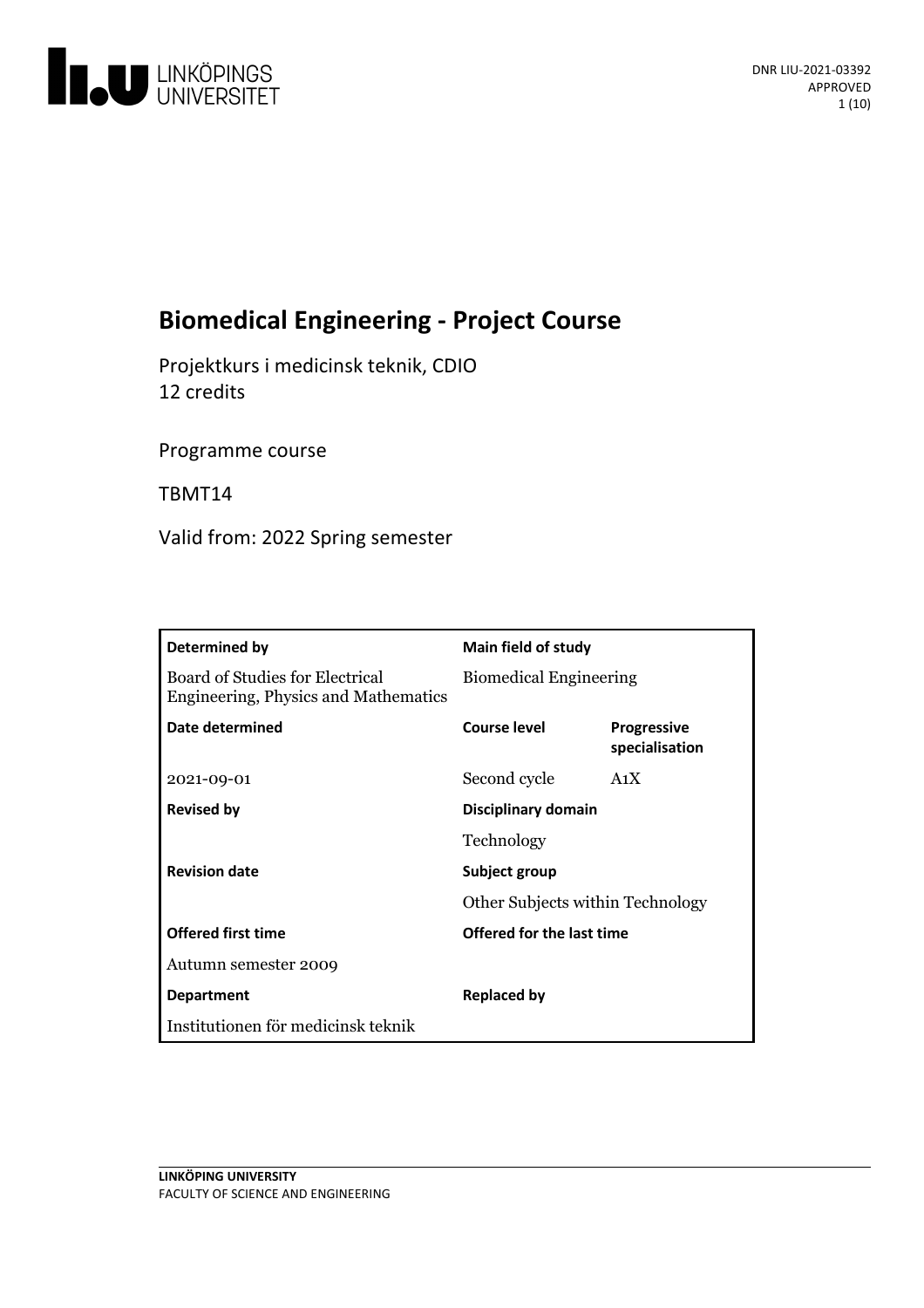## Specific information

The Entrepreneurship part overlap with other CDIO courses and cannot be included more than once in a degree.

Exchange students may apply for the course after arrival to LiTH but before it starts. The Faculty coordinators for exchange studies must be contacted before applying.

## Course offered for

- Master of Science in Computer Science and Engineering
- Master of Science in Information Technology
- Master of Science in Computer Science and Software Engineering
- Master of Science in Applied Physics and Electrical Engineering
- Master of Science in Applied Physics and Electrical Engineering International
- Master's Programme in Biomedical Engineering
- Master of Science in Biomedical Engineering

## Prerequisites

Basic knowledge in physics, mathematics, electronics, programming and signal processing. Previous experience of the Lips model, or similar model. Specific knowledge in Biomedical engineering and Anatomy and physiology.

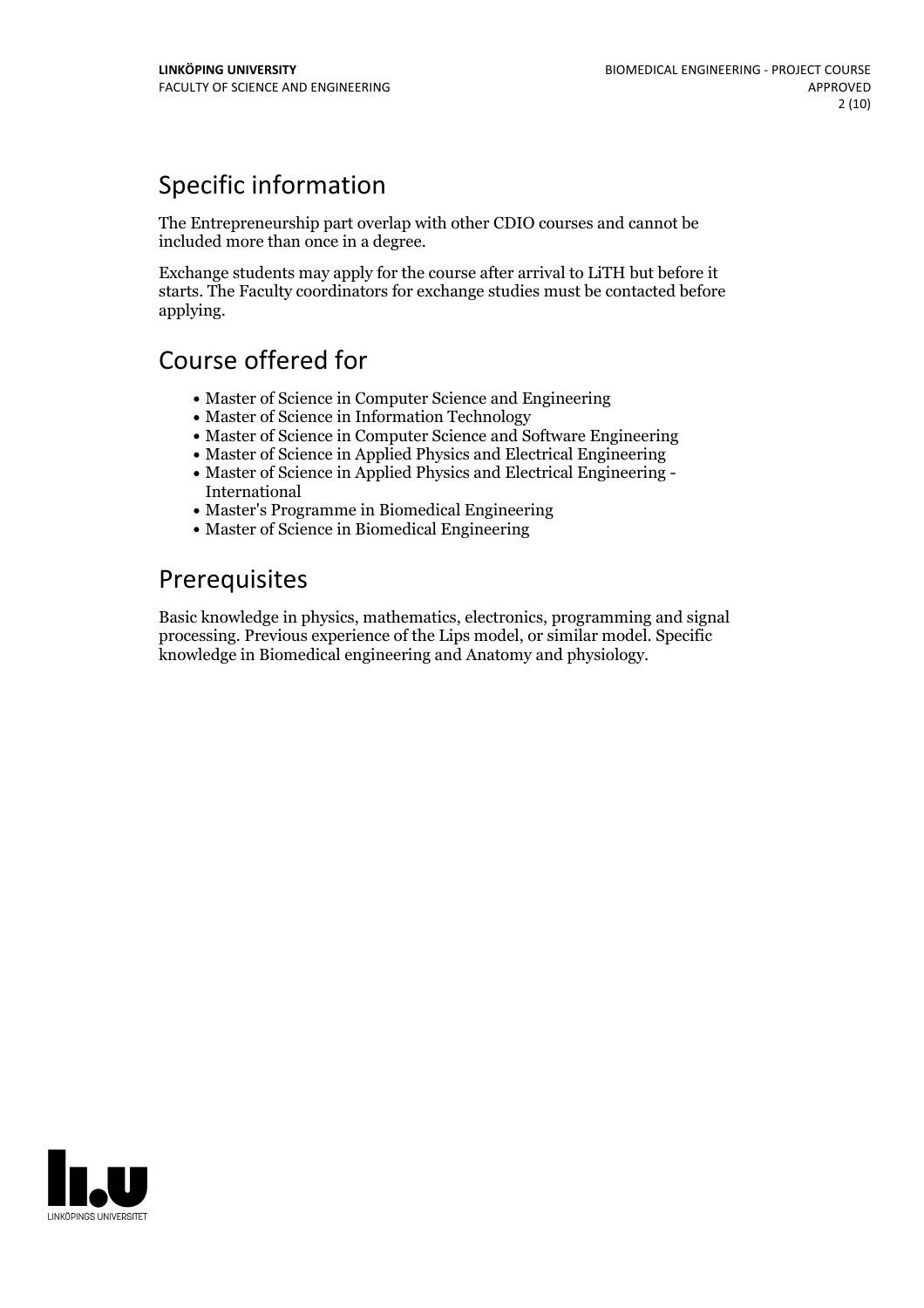## Intended learning outcomes

The course aims to consolidate the student's engineering and professional ability to plan, manage and implement an industrial-like project using the CDIO (Conceive - Design - Implement - Operate) concept. During the course, the student will also develop and consolidate its biomedical engineering excellence, especially within the field of the project. After completing the project course, the student should be able to:

- 
- 
- identify biomedical needs and suggest solutions/actions.<br>• analyze and structure problems with respect to a priori knowledge.<br>• create and implement new knowledge within the biomedical engineering<br>domain based on synthes
- demonstrate biomedical engineering solutions to well-defined needs or • critically examine project proposals and solutions.<br>• document and follow up of project plan and time plans.<br>• develop power of initiative and demonstrate creative solutions.<br>• actively participating and well functioning
- 
- 
- 
- 
- time period and budget.<br>• plan, document and execute a project according to a predetermined project
- model, with efficient use of material and human resources.

A purpose for the course is also for the students to acquire knowledge and abilities within the general area of entrepreneurship, with particular focus on business planning for new ventures. After the course, students should be able to:

- account for models that describe what it takes for a new venture to have a stable basis for further development and to asess the level of development of ventures using such models; and
- account for the information and analyses needed to evaluate a development project from a business point of view and have the ability to collect and analyse relevant information for the purpose.

## Course content

The project course serves as an umbrella for a variety of projects with a biomedical engineering focus. The projects will be application focused and may vary from year to year. For example: body-worn sensors, bio-optical imaging and diagnostic systems, biomedical model analysis, medical information systems, and medical imaging. For more detailed information please refer to the course website. The projects are of prototype character but should demonstrate the possibility of being turned into a commercial product.

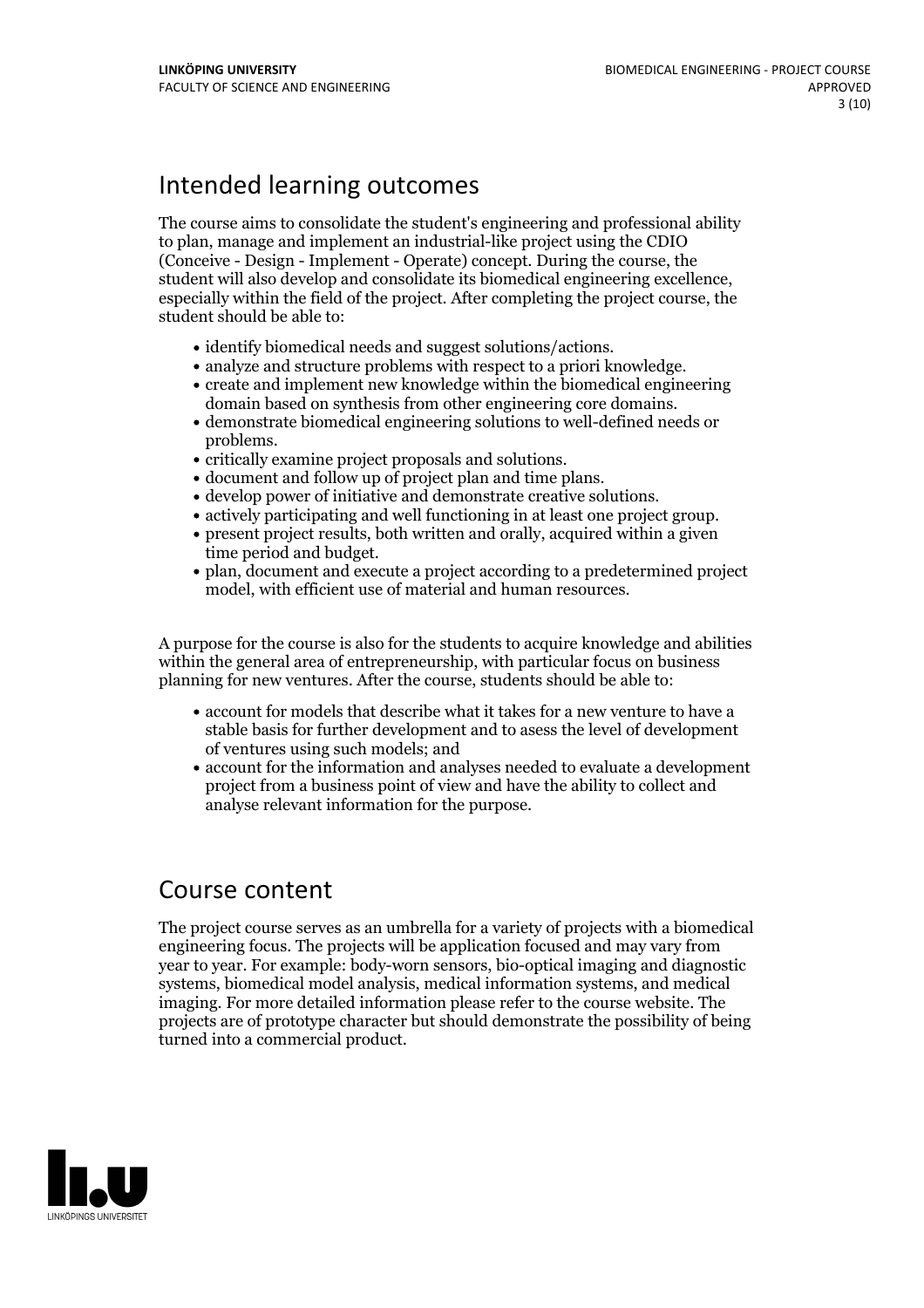## Teaching and working methods

At the start of the project a directive describing the client needs is given to each project group. Based on this directive, the project team will negotiate with the client to agree upon a set of requirements that are considered relevant in relation to the given time and resources. Resources in all forms are known at the start of the project. Project management is exercised in accordance with the LIPS model (full scale). The group consists of at least four participants but usually between 5- 8. The group size requires scalability of the specifications. The group isalso

assigned <sup>a</sup> supervisor. The course runs throughout the fall semester, where <sup>a</sup> requirements specification and <sup>a</sup> project plan constitutes the first part of the project. Design, implementation, documentation, delivery and evaluation of the project constitutes the second part.

## Examination

| PRA2 | Project work                                                                                                                                                                                                                                                                                                   | 9 credits | U.G |  |  |  |
|------|----------------------------------------------------------------------------------------------------------------------------------------------------------------------------------------------------------------------------------------------------------------------------------------------------------------|-----------|-----|--|--|--|
| UPG1 | Entrepreneurship assignments                                                                                                                                                                                                                                                                                   | 3 credits | U.G |  |  |  |
|      | The project work is assessed on the basis of the fulfillment of the course<br>objectives. The assessment is based on the written documentation, the oral<br>presentation and the ability to conduct a successful project work. To pass the<br>entire project work, it is required that all parts are approved. |           |     |  |  |  |

If the amount of exchange students are numerous the education is performed in English. If not, exchange students will be tutored individually in English. Grades are given as'Fail' or 'Pass'.

## Grades

Two grade scale, older version, U, G

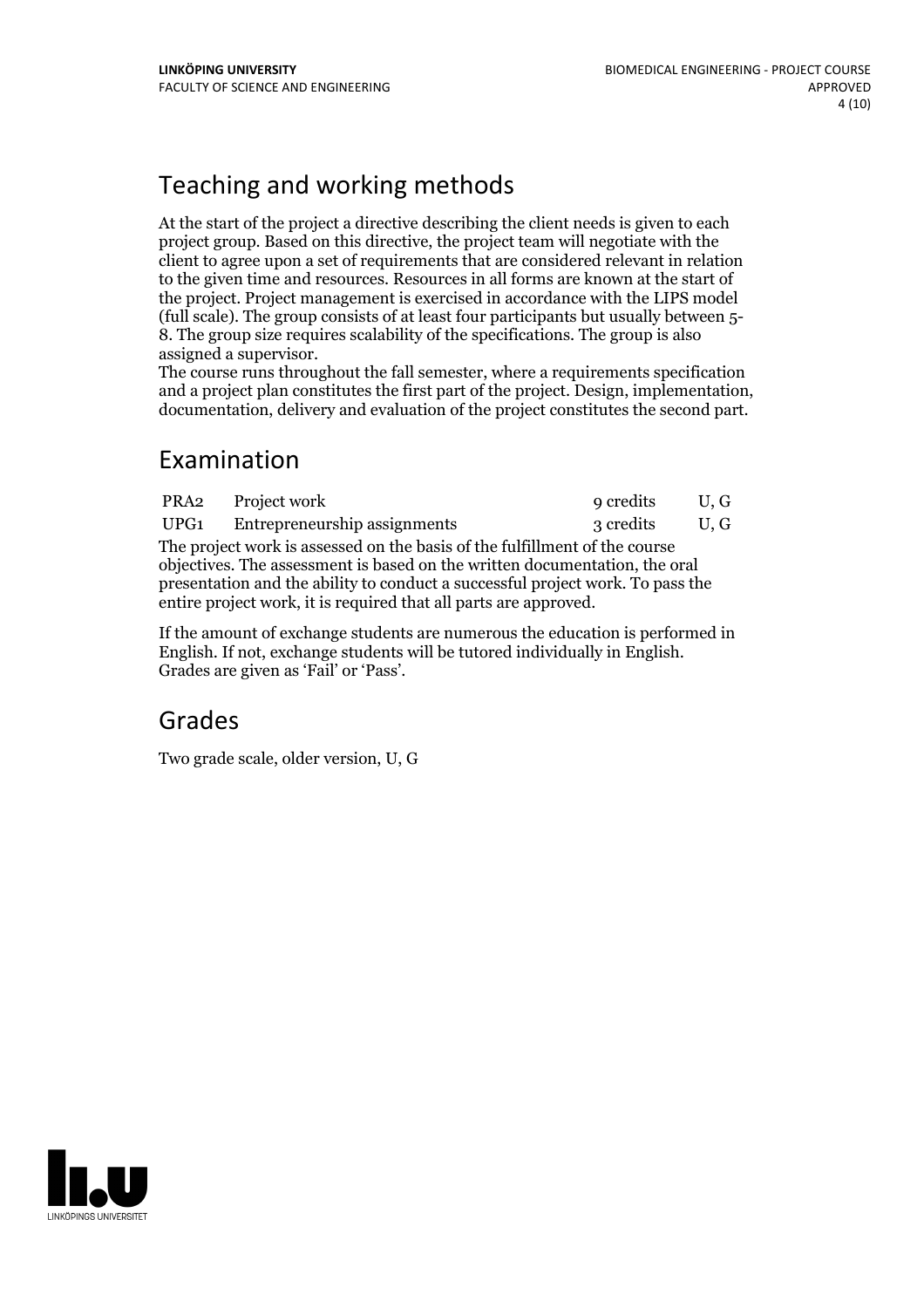## Other information

### **About teaching and examination language**

The teaching language is presented in the Overview tab for each course. The examination language relates to the teaching language as follows:

- If teaching language is "Swedish", the course as a whole could be given in Swedish, or partly in English. Examination language is Swedish, but parts
- of the examination can be in English. If teaching language is "English", the course as <sup>a</sup> whole is taught in English. Examination language is English. If teaching language is "Swedish/English", the course as <sup>a</sup> whole will be
- taught in English if students without prior knowledge of the Swedish language participate. Examination language is Swedish or English depending on teaching language.

#### **Other**

The course is conducted in a manner where both men's and women's experience and knowledge are made visible and developed.

The planning and implementation of a course should correspond to the course syllabus. The course evaluation should therefore be conducted with the course syllabus as a starting point.

If special circumstances prevail, the vice-chancellor may in a special decision specify the preconditions for temporary deviations from this course syllabus, and delegate the right to take such decisions.

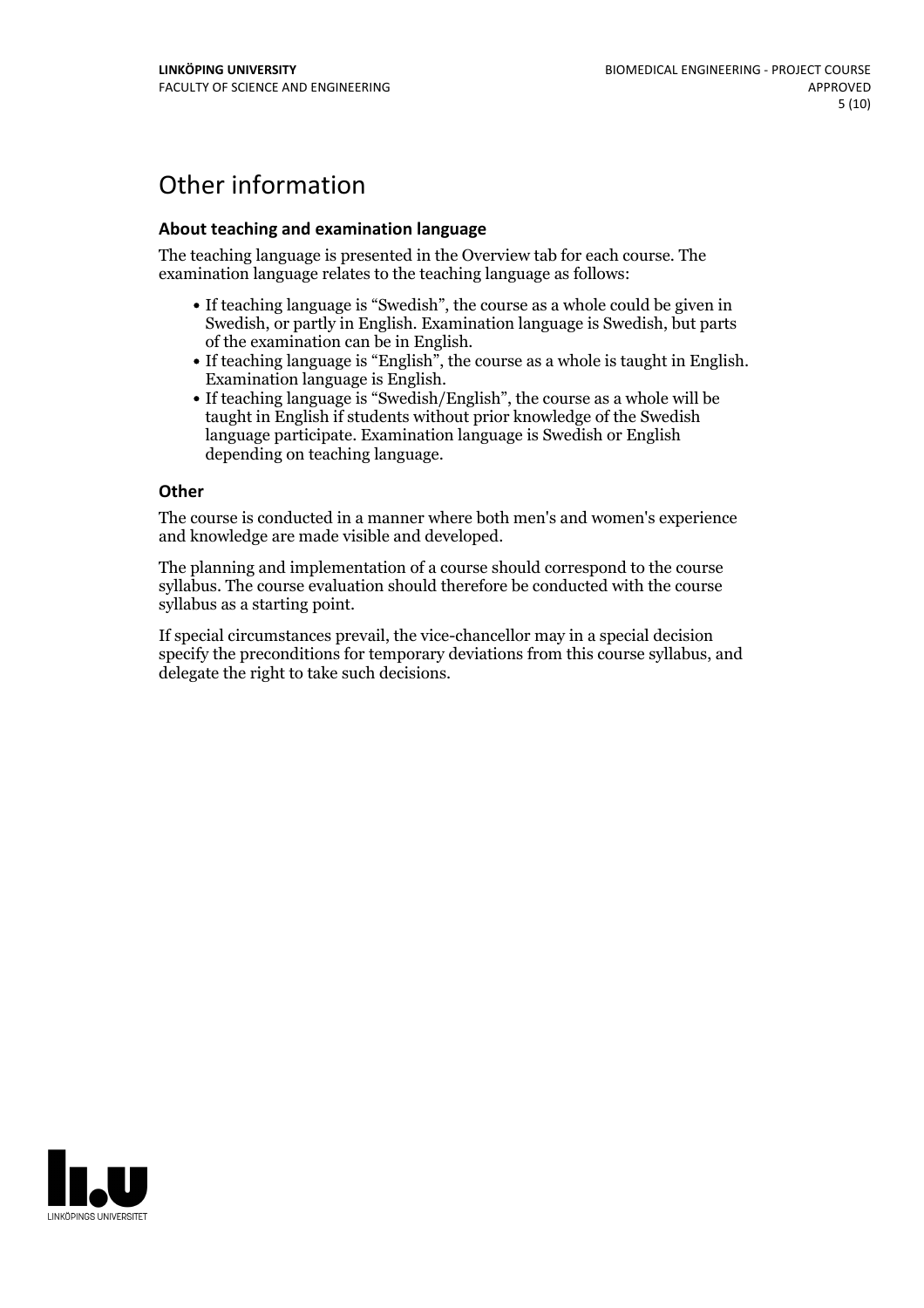## **Common rules**

### Course syllabus

A syllabus must be established for each course. The syllabus specifies the aim and contents of the course, and the prior knowledge that a student must have in order to be able to benefit from the course.

## Timetabling

Courses are timetabled after a decision has been made for this course concerning its assignment to a timetable module.

### Interruption in and deregistration from a course

The LiU decision, Guidelines concerning confirmation of participation in education (Dnr LiU-2020-02256), states that interruptions in study are to be recorded in Ladok. Thus, all students who do not participate in a course for which they have registered must record the interruption, such that the registration on the course can be removed. Deregistration from or interrupting a course is carried out using <sup>a</sup> web-based form: https://www.lith.liu.se/for- [studenter/kurskomplettering?l=en.](https://www.lith.liu.se/for-studenter/kurskomplettering?l=en)

## Cancelled courses and changes to the course syllabus

Courses with few participants (fewer than 10) may be cancelled or organised in a manner that differs from that stated in the course syllabus. The Dean is to deliberate and decide whether a course is to be cancelled or changed from the course syllabus.

## Guidelines relating to examinations and examiners

For details, see Guidelines for education and examination for first-cycle and second-cycle education at Linköping University, Dnr LiU-2020-04501 [\(http://styrdokument.liu.se/Regelsamling/VisaBeslut/917592\)](http://styrdokument.liu.se/Regelsamling/VisaBeslut/917592).

An examiner must be employed as a teacher at LiU according to the LiU Regulations for Appointments, Dnr LiU-2021-01204 [\(https://styrdokument.liu.se/Regelsamling/VisaBeslut/622784](https://styrdokument.liu.se/Regelsamling/VisaBeslut/622784)). For courses in second-cycle, the following teachers can be appointed as examiner: Professor (including Adjunct and Visiting Professor), Associate Professor (including Adjunct), Senior Lecturer (including Adjunct and Visiting Senior Lecturer), Research Fellow, or Postdoc. For courses in first-cycle, Assistant Lecturer (including Adjunct and Visiting Assistant Lecturer) can also be appointed as examiner in addition to those listed for second-cycle courses. In exceptional cases, a Part-time Lecturer can also be appointed as an examiner at both first- and second cycle, see Delegation of authority for the Board of Faculty of Science and Engineering.

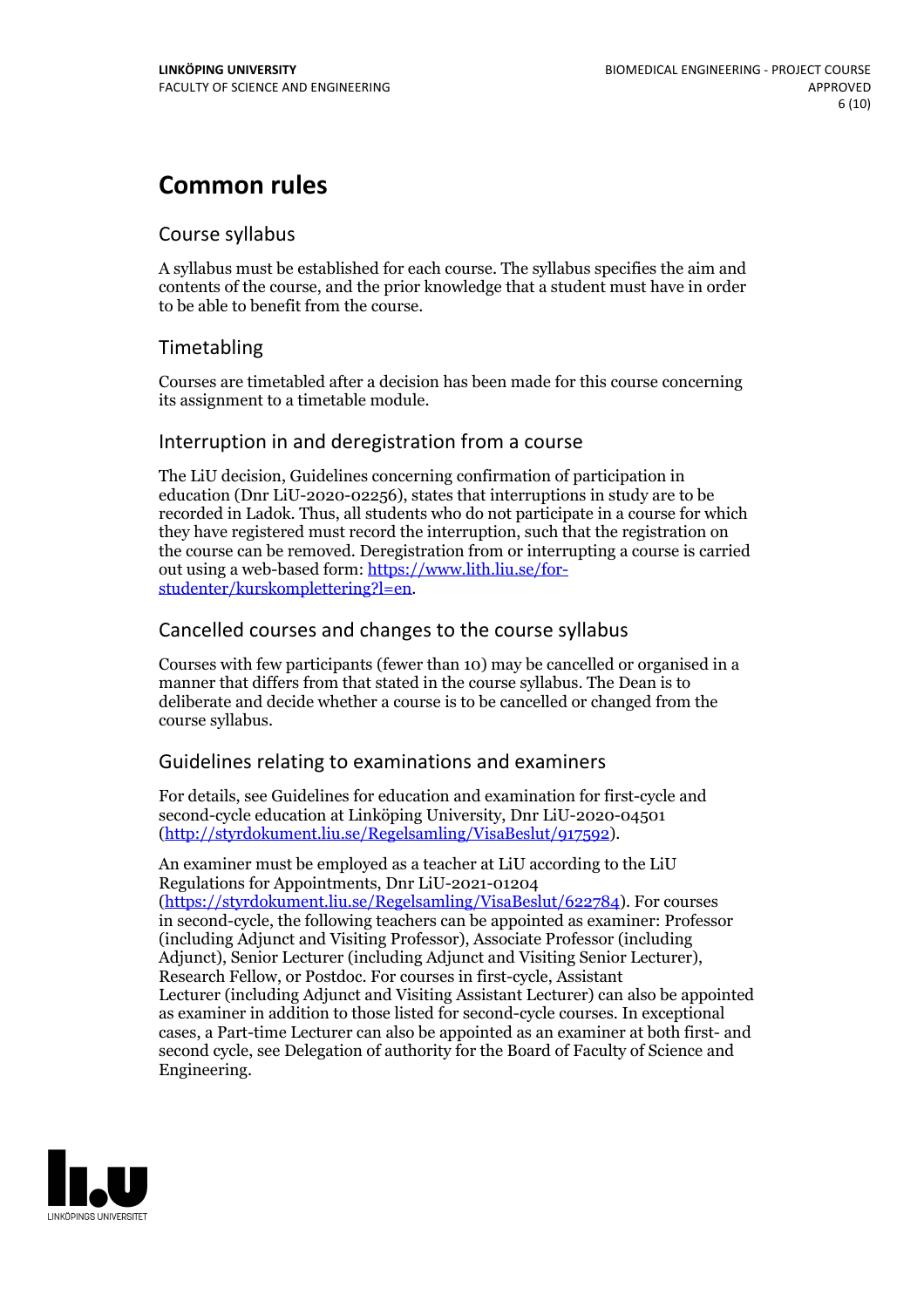## Forms of examination

#### **Principles for examination**

Written and oral examinations and digital and computer-based examinations are held at least three times a year: once immediately after the end of the course, once in August, and once (usually) in one of the re-examination periods. Examinations held at other times are to follow a decision of the faculty programme board.

Principles for examination scheduling for courses that follow the study periods:

- courses given in VT1 are examined for the first time in March, with re-examination in June and August
- courses given in VT2 are examined for the first time in May, with re-examination in August and October
- courses given in HT1 are examined for the first time in October, with re-examination in January and August
- courses given in HT2 are examined for the first time in January, with re-examination in March and in August.

The examination schedule is based on the structure of timetable modules, but there may be deviations from this, mainly in the case of courses that are studied and examined for several programmes and in lower grades (i.e. 1 and 2).

Examinations for courses that the faculty programme board has decided are to be held in alternate years are held three times during the school year in which the course is given according to the principles stated above.

Examinations for courses that are cancelled orrescheduled such that they are not given in one or several years are held three times during the year that immediately follows the course, with examination scheduling that corresponds to the scheduling that was in force before the course was cancelled or rescheduled.

When a course, or a written examination (TEN, DIT, DAT), is given for the last time, the regular examination and two re-examinations will be offered. Thereafter, examinations are phased out by offering three examinations during the following academic year at the same times as the examinations in any substitute course. If there is no substitute course, three examinations will be offered during re- examination periods during the following academic year. Other examination times are decided by the faculty programme board. In all cases above, the examination is also offered one more time during the academic year after the following, unless the faculty programme board decides otherwise. In total, 6 re-examinations are offered, of which 2 are regular re-examinations. In the examination registration system, the examinations given for the penultimate time and the last time are denoted.

If a course is given during several periods of the year (for programmes, or on different occasions for different programmes) the faculty programme board or boards determine together the scheduling and frequency of re-examination occasions.

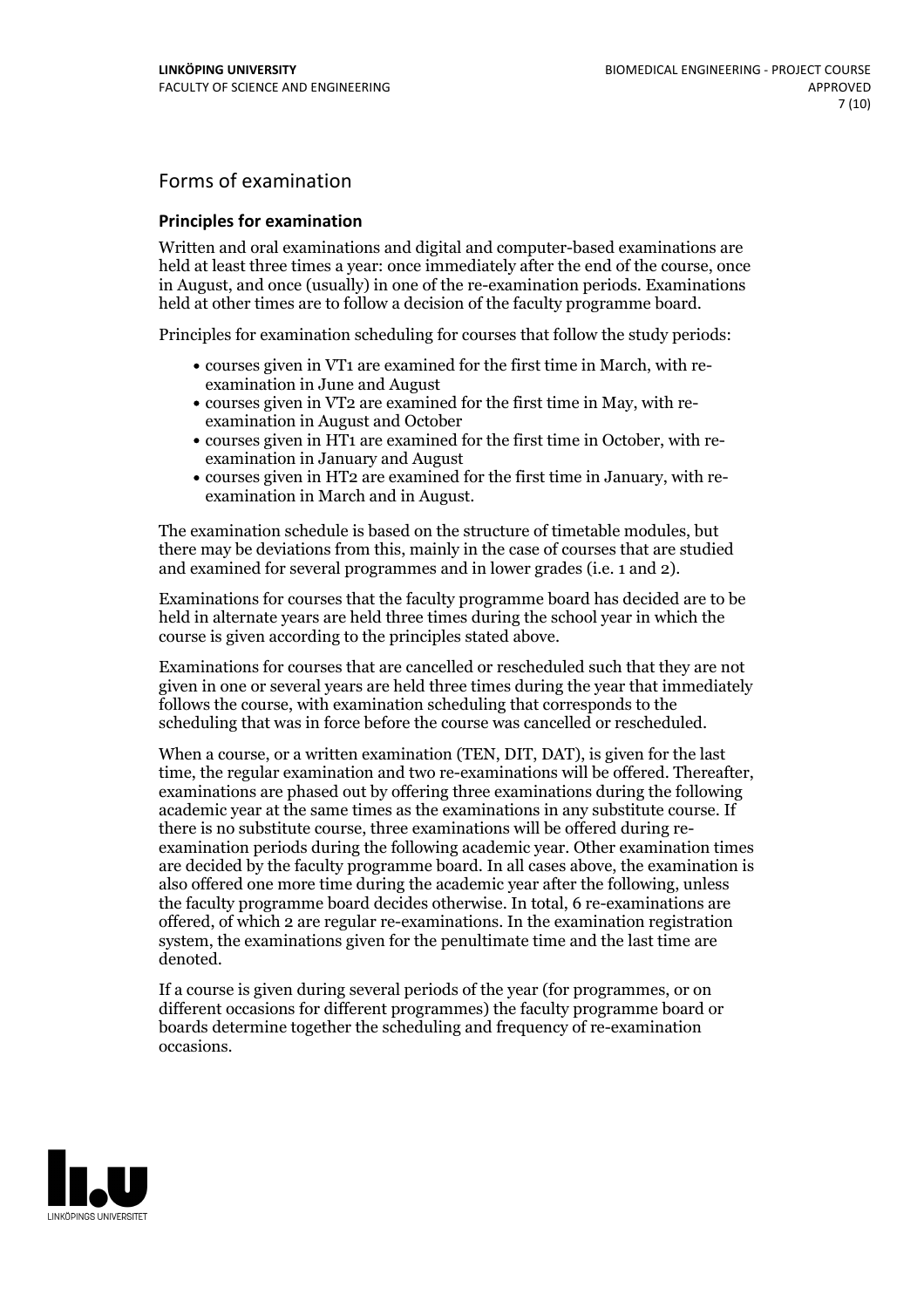### **Retakes of other forms of examination**

Regulations concerning retakes of other forms of examination than written examinations and digital and computer-based examinations are given in the LiU guidelines for examinations and examiners, [http://styrdokument.liu.se/Regelsamling/VisaBeslut/917592.](http://styrdokument.liu.se/Regelsamling/VisaBeslut/917592)

#### **Course closure**

For Decision on Routines for Administration of the Discontinuation of Educational Programs, Freestanding Courses and Courses in Programs, see DNR LiU-2021-04782. After a decision on closure and after the end of the discontinuation period, the students are referred to a replacement course (or similar) according to information in the course syllabus or programme syllabus. If a student has passed some part/parts of a closed program course but not all, and there is an at least partially replacing course, an assessment of crediting can be made. Any crediting of course components is made by the examiner.

### **Registration for examination**

In order to take an written, digital or computer-based examination, registration in advance is mandatory, see decision in the university's rule book [https://styrdokument.liu.se/Regelsamling/VisaBeslut/622682.](https://styrdokument.liu.se/Regelsamling/VisaBeslut/622682) An unregistered student can thus not be offered a place. The registration is done at the Student Portal or in the LiU-app during the registration period. The registration period opens 30 days before the date of the examination and closes 10 days before the date of the examination. Candidates are informed of the location of the examination by email, four days in advance.

### **Code of conduct for students during examinations**

Details are given in a decision in the university's rule book: <http://styrdokument.liu.se/Regelsamling/VisaBeslut/622682>.

#### **Retakes for higher grade**

Students at the Institute of Technology at LiU have the right to retake written examinations and digital and computer-based examinations in an attempt to achieve a higher grade. This is valid for all examination components with code "TEN", "DIT" and "DAT". The same right may not be exercised for other examination components, unless otherwise specified in the course syllabus.

A retake is not possible on courses that are included in an issued degree diploma.

#### **Grades**

The grades that are preferably to be used are Fail (U), Pass (3), Pass not without distinction  $(4)$  and Pass with distinction  $(5)$ .

- Grades U, 3, 4, 5 are to be awarded for courses that have written or digital examinations.<br>• Grades Fail (U) and Pass (G) may be awarded for courses with a large
- degree of practical components such as laboratory work, project work and

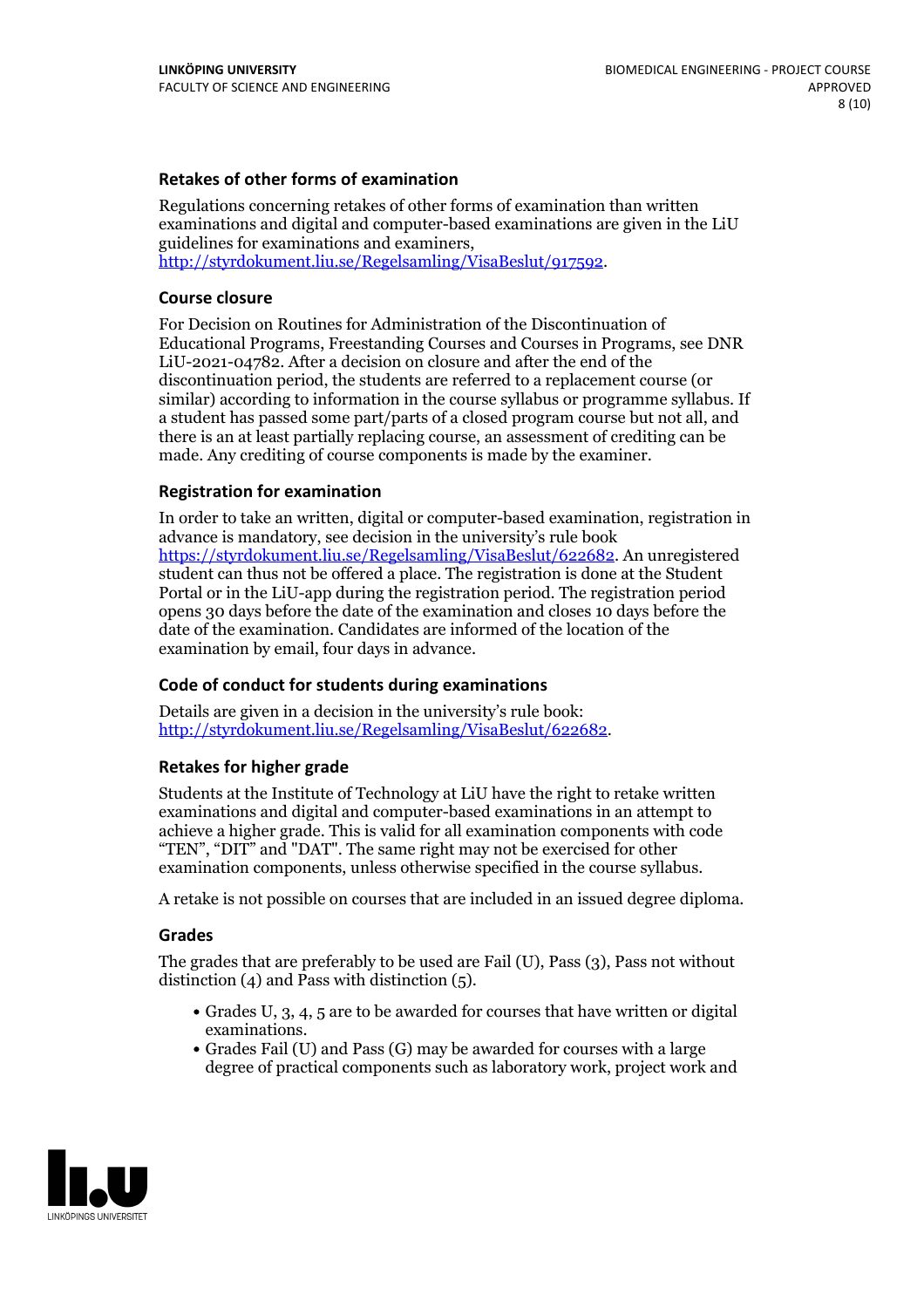group work.<br>• Grades Fail (U) and Pass (G) are to be used for degree projects and other independent work.

### **Examination components**

The following examination components and associated module codes are used at the Faculty of Science and Engineering:

- Grades U, 3, 4, 5 are to be awarded for written examinations (TEN) and
- digital examinations (DIT).<br>• Examination components for which the grades Fail (U) and Pass (G) may be awarded are laboratory work (LAB), project work (PRA), preparatory written examination (KTR), digital preparatory written examination (DIK), oral examination (MUN), computer-based examination (DAT), home
- assignment (HEM), and assignment (UPG).<br>• Students receive grades either Fail (U) or Pass (G) for other examination components in which the examination criteria are satisfied principally through active attendance such as tutorial group (BAS) or examination item
- (MOM).<br>• Grades Fail (U) and Pass (G) are to be used for the examination components Opposition (OPPO) and Attendance at thesis presentation (AUSK) (i.e. part of the degree project).

In general, the following applies:

- 
- Mandatory course components must be scored and given <sup>a</sup> module code. Examination components that are not scored, cannot be mandatory. Hence, it is voluntary to participate in these examinations, and the voluntariness must be clearly stated. Additionally, if there are any associated conditions to
- the examination component, these must be clearly stated as well.<br>• For courses with more than one examination component with grades U,3,4,5, it shall be clearly stated how the final grade is weighted.

For mandatory components, the following applies (in accordance with the LiU Guidelines for education and examination for first-cycle and second-cycle

[http://styrdokument.liu.se/Regelsamling/VisaBeslut/917592\)](http://styrdokument.liu.se/Regelsamling/VisaBeslut/917592):

If special circumstances prevail, and if it is possible with consideration of the nature of the compulsory component, the examiner may decide to replace the compulsory component with another equivalent component.

For possibilities to alternative forms of examinations, the following applies (in accordance with the LiU Guidelines for education and examination for first-cycle [http://styrdokument.liu.se/Regelsamling/VisaBeslut/917592\)](http://styrdokument.liu.se/Regelsamling/VisaBeslut/917592):

If the LiU coordinator for students with disabilities has granted a student the right to an adapted examination for a written examination in an examination hall, the student has the right to it.